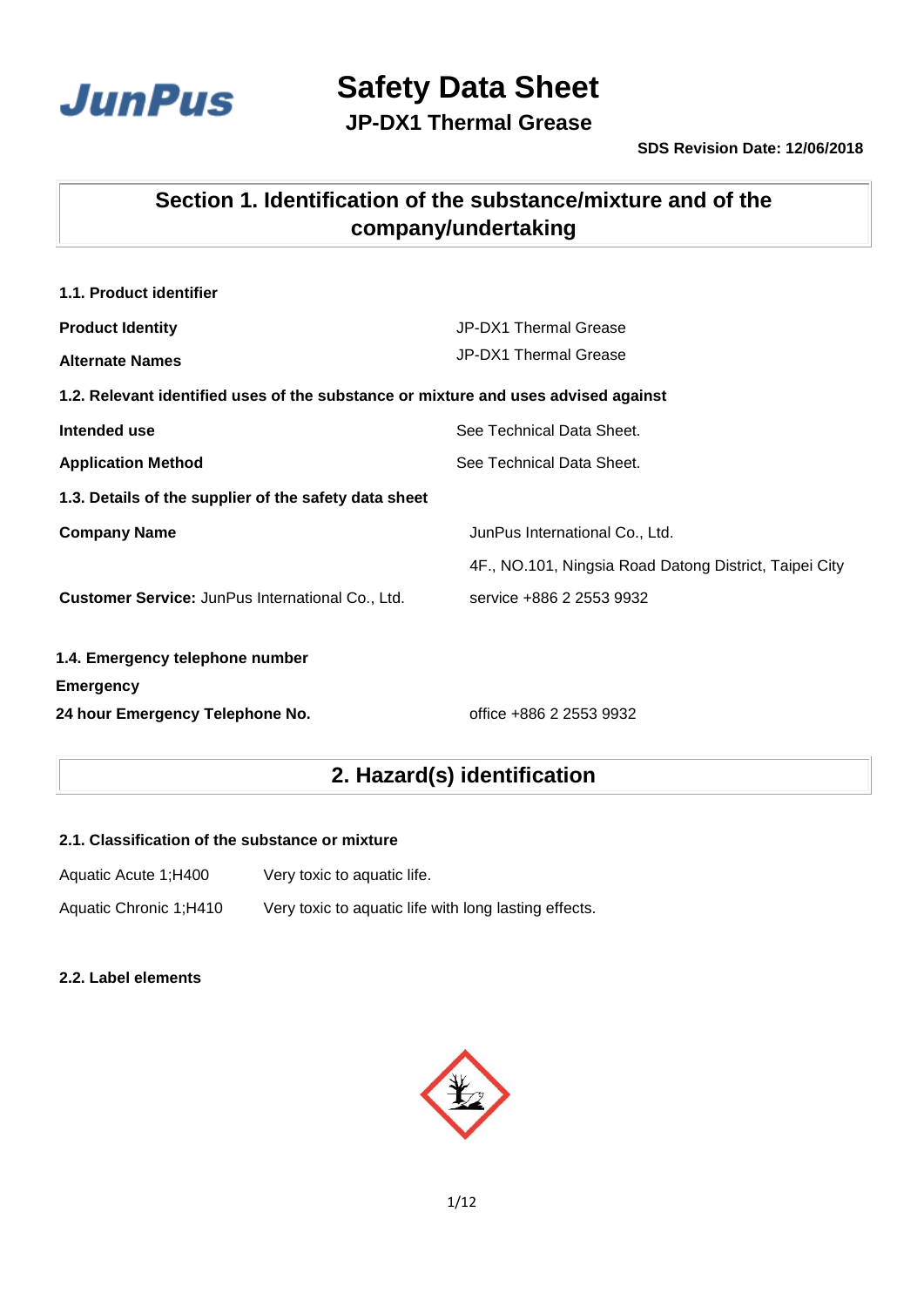

**JP-DX1 Thermal Grease**

**SDS Revision Date: 12/06/2018**

### **Warning**

H400 Very toxic to aquatic life.

H410 Very toxic to aquatic life with long lasting effects.

#### **[Prevention]:**

P273 Avoid release to the environment.

#### **[Response]:**

P391 Collect spillage.

#### **[Storage]:**

No GHS storage statements

#### **[Disposal]:**

P501 Dispose of contents / container in accordance with local / national regulations.

## **3. Composition/information on ingredients**

This product contains the following substances that present a hazard within the meaning of the relevant State and Federal Hazardous Substances regulations.

| <b>Ingredient/Chemical Designations</b>                                 | Weight % | <b>GHS Classification</b>                                    | <b>Notes</b>   |
|-------------------------------------------------------------------------|----------|--------------------------------------------------------------|----------------|
| Zinc oxide<br>0001314-13-2<br><b>CAS Number:</b>                        | 30-40    | <b>Aquatic Acute 1;H400</b><br><b>Aquatic Chronic 1;H410</b> | [1][2]         |
| Aluminum dioxide<br><b>CAS Number:</b><br>0011092-32-3                  | 30-40    | <b>Not Classified</b>                                        | $\mathbf{[1]}$ |
| Aluminum powder (AI) (stabilized)<br><b>CAS Number:</b><br>0007429-90-5 | 20-25    | <b>Flam. Sol. 1;H228</b><br>WaterReact. 2;H261               | [1][2]         |
| <b>Dimethyl silicone</b><br><b>CAS Number:</b><br>0009006-65-9          | $8 - 15$ | <b>Not Classified</b>                                        | $\mathbf{[1]}$ |
| Boron nitride (BN)<br><b>CAS Number:</b><br>0010043-11-5                | $5 - 10$ | <b>Not Classified</b>                                        | $\mathbf{[1]}$ |

In accordance with paragraph (i) of §1910.1200, the specific chemical identity and/or exact percentage (concentration) of composition has been withheld as a trade secret.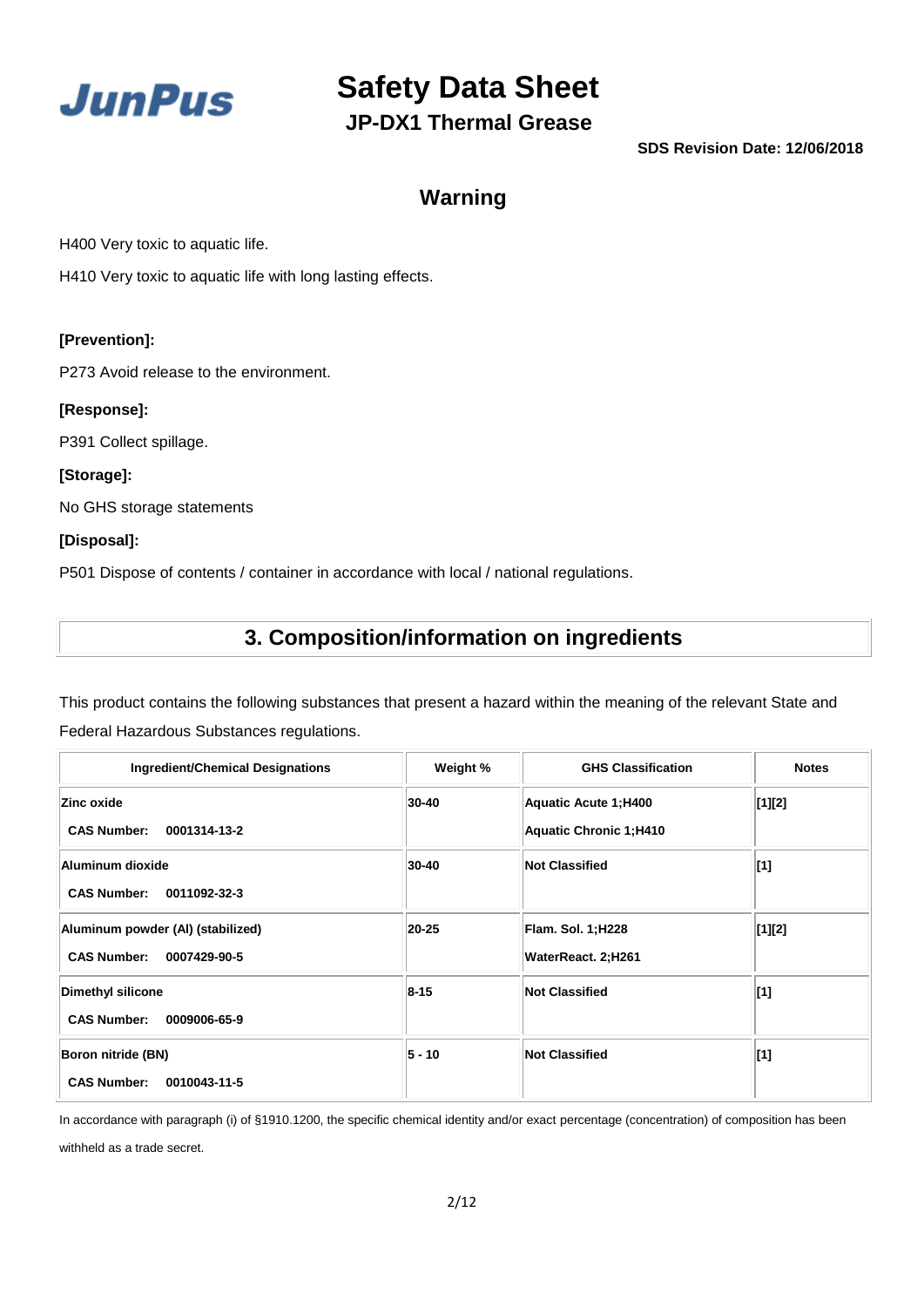

## **Safety Data Sheet JP-DX1 Thermal Grease**

[1] Substance classified with a health or environmental hazard.

[2] Substance with a workplace exposure limit.

[3] PBT-substance or vPvB-substance.

\*The full texts of the phrases are shown in Section 16.

### **Section 4. First aid measures**

#### **4.1. Description of first aid measures**

| General           | In all cases of doubt, or when symptoms persist, seek medical attention.                       |  |
|-------------------|------------------------------------------------------------------------------------------------|--|
|                   | Never give anything by mouth to an unconscious person.                                         |  |
| <b>Inhalation</b> | Remove to fresh air, keep patient warm and at rest. If breathing is irregular or stopped, give |  |
|                   | artificial respiration. If unconscious, place in the recovery position and obtain immediate    |  |
|                   | medical attention. Give nothing by mouth.                                                      |  |
| <b>Eyes</b>       | Irrigate copiously with clean water for at least 15 minutes, holding the eyelids apart and     |  |
|                   | seek medical attention.                                                                        |  |
| <b>Skin</b>       | Remove contaminated clothing. Wash skin thoroughly with soap and water or use a                |  |
|                   | recognized skin cleanser.                                                                      |  |
| Ingestion         | If swallowed obtain immediate medical attention. Keep at rest. Do NOT induce vomiting.         |  |
|                   | 4.2. Most important symptoms and effects, both acute and delayed                               |  |
| <b>Overview</b>   | No specific symptom data available.                                                            |  |
|                   | Treat symptomatically. See section 2 for further details.                                      |  |

### **Section 5. Fire-fighting measures**

#### **5.1. Extinguishing media**

Recommended extinguishing media; alcohol resistant foam, CO2, powder, water spray. Do not use: water jet.

#### **5.2. Special hazards arising from the substance or mixture**

Hazardous decomposition: No hazardous decomposition data available.

#### **5.3. Advice for fire-fighters**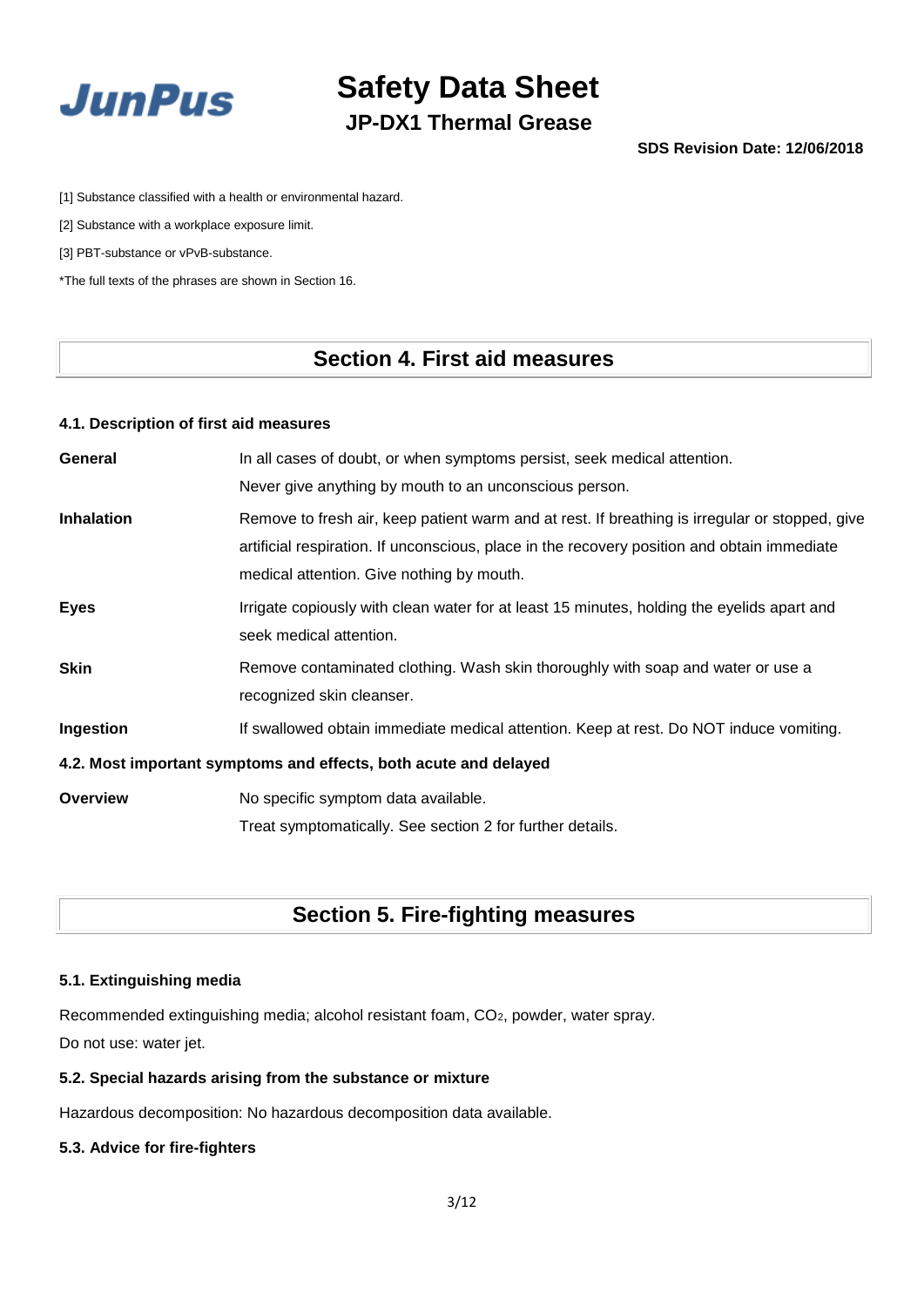

## **JP-DX1 Thermal Grease**

#### **SDS Revision Date: 12/06/2018**

As with all fires, wear positive pressure, self-contained breathing apparatus, (SCBA) with a full face piece and protective clothing. Persons without respiratory protection should leave area. Wear SCBA during clean-up immediately after fire. No smoking.

**ERG Guide No.** 

### **Section 6. Accidental release measures**

#### **6.1. Personal precautions, protective equipment and emergency procedures**

Put on appropriate personal protective equipment (see section 8).

#### **6.2. Environmental precautions**

Do not allow spills to enter drains or waterways.

Use good personal hygiene practices. Wash hands before eating, drinking, smoking or using toilet. Promptly remove soiled clothing and wash thoroughly before reuse.

#### **6.3. Methods and material for containment and cleaning up**

Ventilate the area and avoid breathing vapors. Take the personal protective measures listed in section 8. Contain and absorb spillage with non-combustible materials e.g. sand, earth, and vermiculite. Place in closed containers outside buildings and dispose of according to the Waste Regulations.

### **Section 7. Handling and storage**

#### **7.1. Precautions for safe handling**

Handle containers carefully to prevent damage and spillage.

See section 2 for further details. - [Prevention]:

#### **7.2. Conditions for safe storage, including any incompatibilities**

Incompatible materials: No data available.

See section 2 for further details. - [Storage]:

#### **7.3. Specific end use(s)**

No data available.

## **Section 8. Exposure controls and personal protection**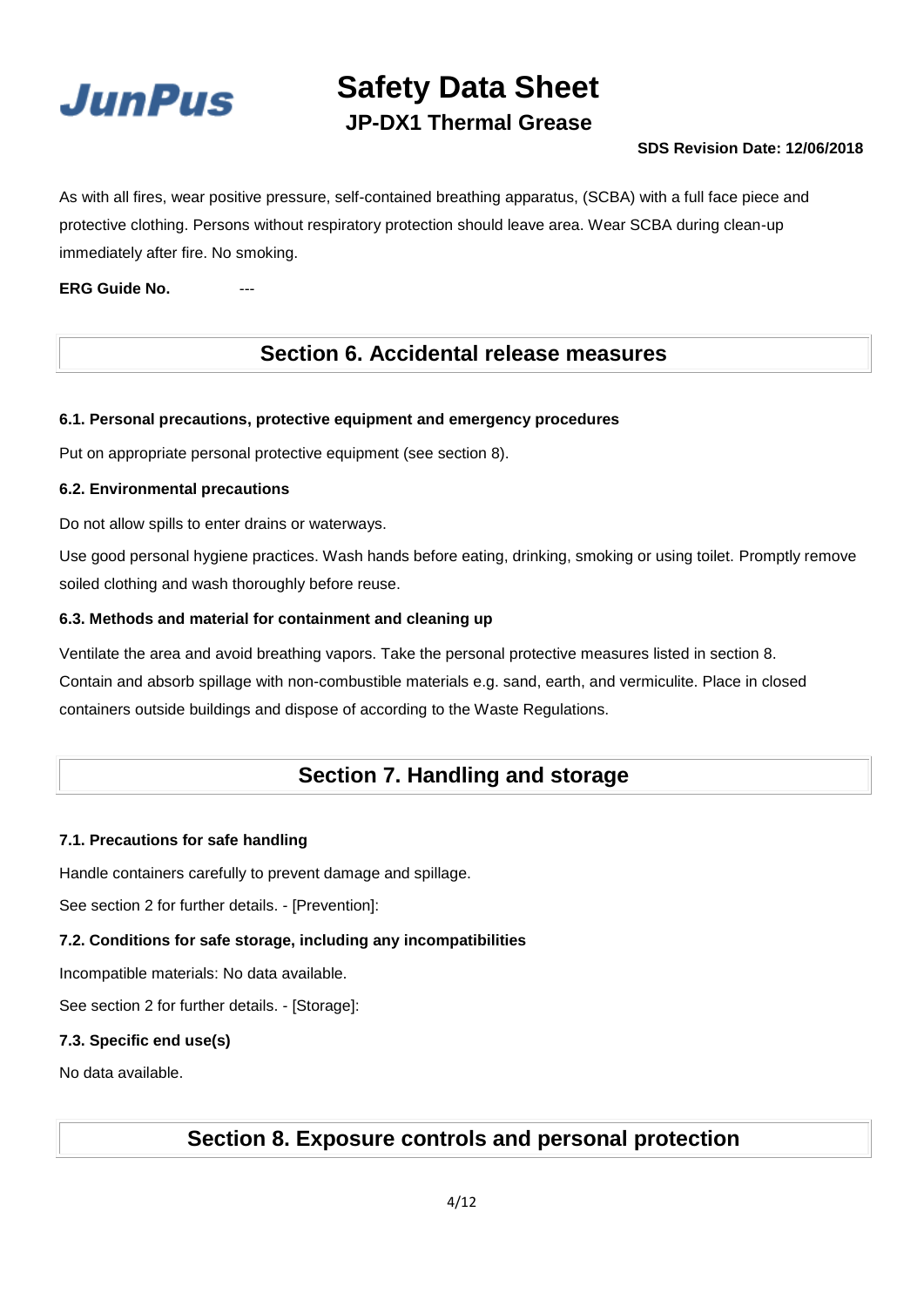

## **Safety Data Sheet JP-DX1 Thermal Grease**

#### **SDS Revision Date: 12/06/2018**

#### **8.1. Control parameters**

#### **Exposure**

| CAS No.      | Ingredient                        | <b>Source</b> | Value                                                                   |
|--------------|-----------------------------------|---------------|-------------------------------------------------------------------------|
| 0001314-13-2 | Zinc oxide                        | <b>OSHA</b>   | TWA 5 mg/m3 (fume) TWA 15 mg/m3 (total dust) TWA 5 mg/m3 (resp<br>dust) |
|              |                                   | <b>ACGIH</b>  | TWA: 2 mg/m3 STEL: 10 mg/m3                                             |
|              |                                   | <b>NIOSH</b>  | No Established Limit                                                    |
| 0007429-90-5 | Aluminum powder (Al) (stabilized) | <b>OSHA</b>   | TWA 15 mg/m3 (total) TWA 5 mg/m3 (resp)                                 |
|              |                                   | <b>ACGIH</b>  | TWA: 1.0 mg/m3                                                          |
|              |                                   | <b>NIOSH</b>  | TWA 10 mg/m3 (total) TWA 5 mg/m3 (resp)                                 |
| 0009006-65-9 | Dimethyl silicone                 | <b>OSHA</b>   | No Established Limit                                                    |
|              |                                   | <b>ACGIH</b>  | No Established Limit                                                    |
|              |                                   | <b>NIOSH</b>  | No Established Limit                                                    |
| 0010043-11-5 | Boron nitride (BN)                | <b>OSHA</b>   | No Established Limit                                                    |
|              |                                   | <b>ACGIH</b>  | No Established Limit                                                    |
|              |                                   | <b>NIOSH</b>  | No Established Limit                                                    |
| 0011092-32-3 | Aluminum dioxide                  | <b>OSHA</b>   | No Established Limit                                                    |
|              |                                   | <b>ACGIH</b>  | No Established Limit                                                    |
|              |                                   | <b>NIOSH</b>  | <b>No Established Limit</b>                                             |

#### **8.2. Exposure controls**

| <b>Respiratory</b>          | If workers are exposed to concentrations above the exposure limit they must use the          |  |  |  |
|-----------------------------|----------------------------------------------------------------------------------------------|--|--|--|
|                             | appropriate, certified respirators.                                                          |  |  |  |
| <b>Eyes</b>                 | Protective safety glasses recommended                                                        |  |  |  |
| <b>Skin</b>                 | Protective gloves recommended.                                                               |  |  |  |
| <b>Engineering Controls</b> | Provide adequate ventilation. Where reasonably practicable this should be achieved by the    |  |  |  |
|                             | use of local exhaust ventilation and good general extraction. If these are not sufficient to |  |  |  |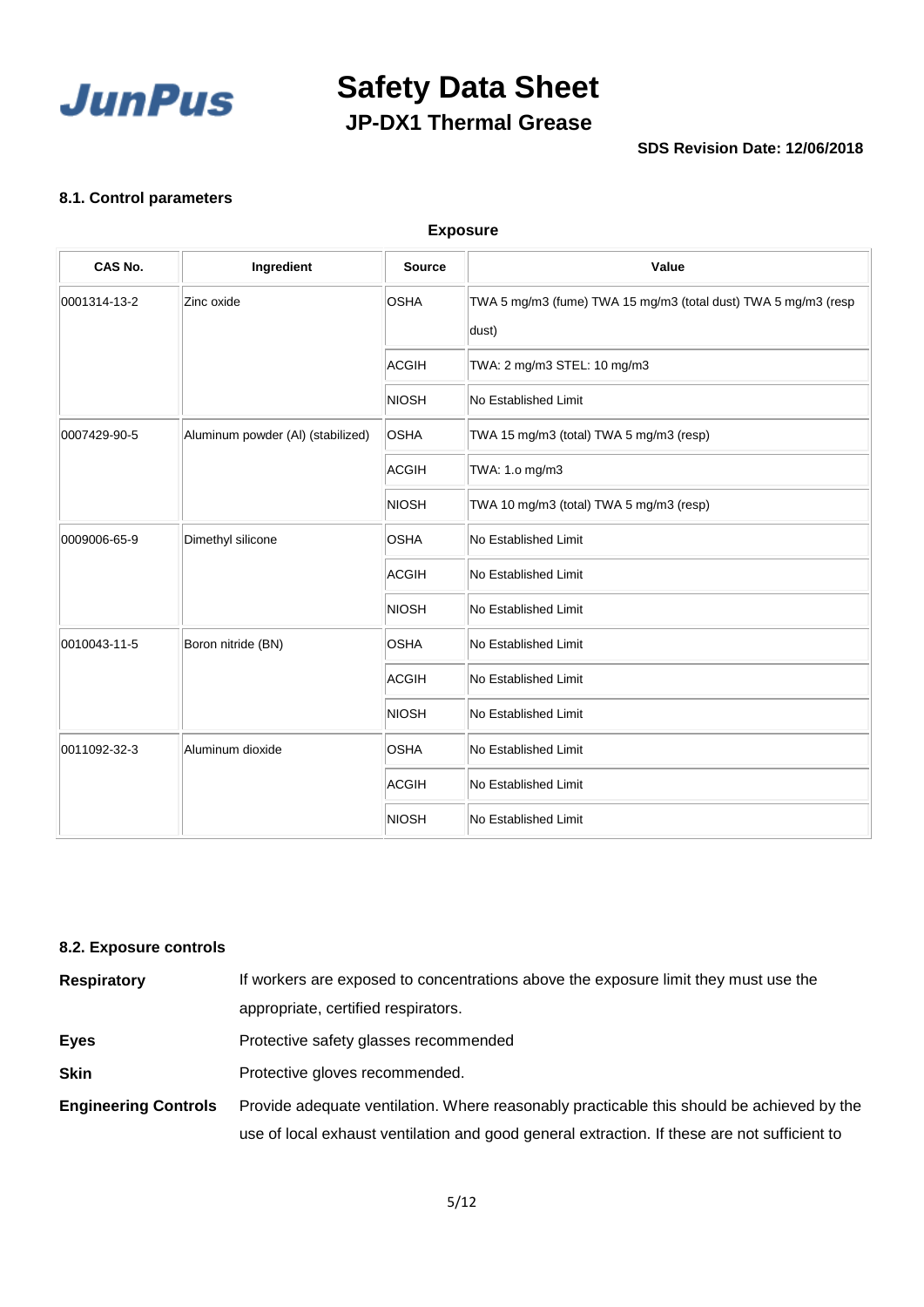

## **JP-DX1 Thermal Grease**

#### **SDS Revision Date: 12/06/2018**

maintain concentrations of particulates and any vapor below occupational exposure limits suitable respiratory protection must be worn.

**Other Work Practices** Use good personal hygiene practices. Wash hands before eating, drinking, smoking or using toilet. Promptly remove soiled clothing and wash thoroughly before reuse.

See section 2 for further details.

## **Section 9. Physical and chemical properties**

#### **9.1. Information on basic physical and chemical properties**

| Appearance                                      | Paste                                      |
|-------------------------------------------------|--------------------------------------------|
| Odor                                            | Not determined                             |
| <b>Odor threshold</b>                           | Not determined                             |
| рH                                              | 6.1                                        |
| Melting point / freezing point                  | Not Measured                               |
| Initial boiling point and boiling range         | Not Measured                               |
| <b>Flash Point</b>                              | Not Measured                               |
| Evaporation rate (Ether = 1)                    | Not Measured                               |
| <b>Flammability (solid, gas)</b>                | Not Applicable                             |
| Upper/lower flammability or explosive limits    | Lower Explosive Limit: Not Measured        |
|                                                 |                                            |
|                                                 | <b>Upper Explosive Limit: Not Measured</b> |
| Vapor pressure (Pa)                             | Not Measured                               |
| <b>Vapor Density</b>                            | Not Measured                               |
| <b>Specific Gravity</b>                         | Not Measured                               |
| <b>Solubility in Water</b>                      | Not Measured                               |
| Partition coefficient n-octanol/water (Log Kow) | Not Measured                               |
| <b>Auto-ignition temperature</b>                | Not Measured                               |
| <b>Decomposition temperature</b>                | Not Measured                               |
| <b>Viscosity (cSt)</b>                          | Not Measured                               |

No other relevant information.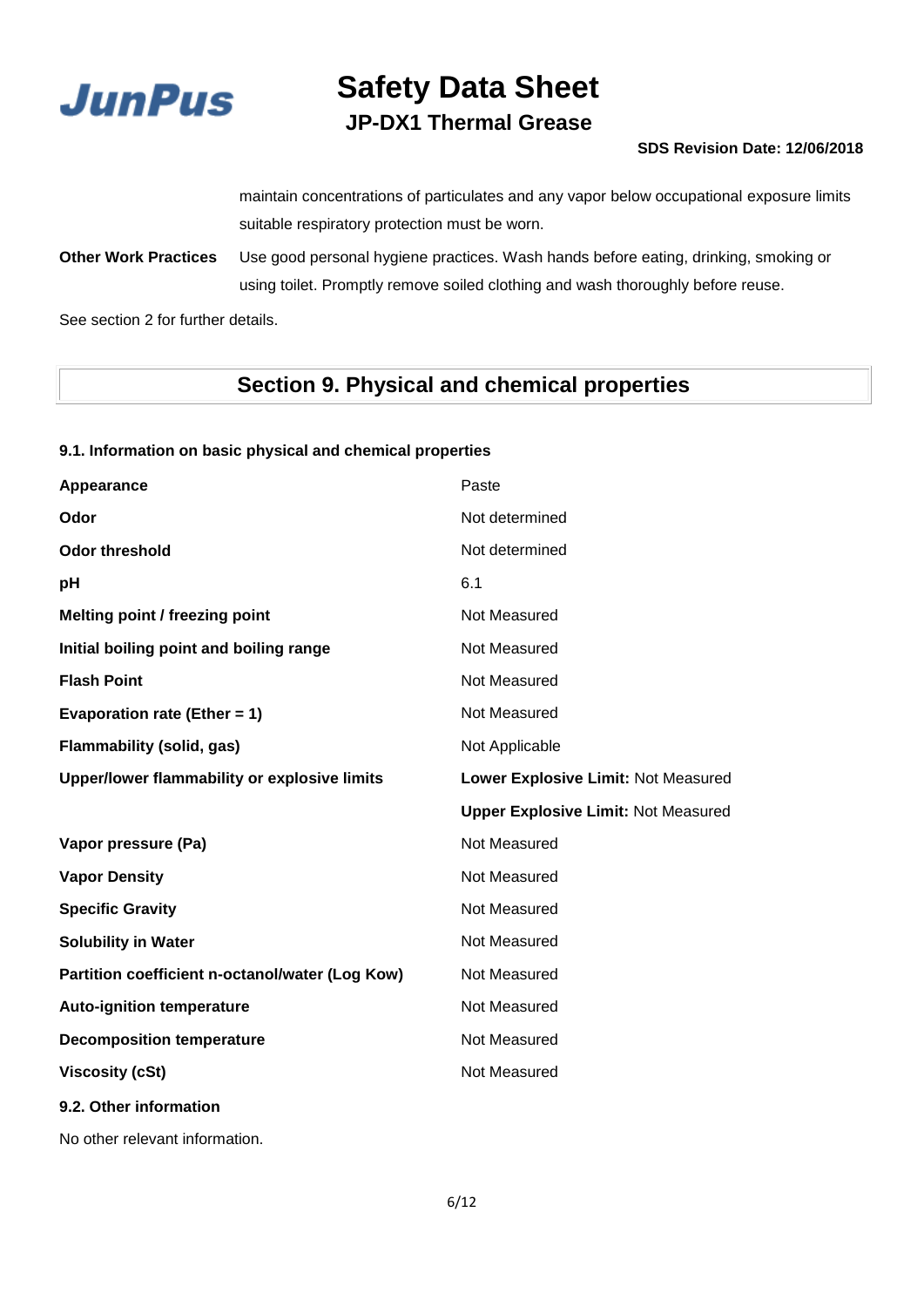

**JP-DX1 Thermal Grease**

#### **SDS Revision Date: 12/06/2018**

**Section 10. Stability and reactivity**

#### **10.1. Reactivity**

Hazardous Polymerization will not occur.

#### **10.2. Chemical stability**

Stable under normal circumstances.

#### **10.3. Possibility of hazardous reactions**

No data available.

#### **10.4. Conditions to avoid**

No data available.

#### **10.5. Incompatible materials**

No data available.

#### **10.6. Hazardous decomposition products**

No hazardous decomposition data available.

## **Section 11. Toxicological information**

#### **Acute toxicity**

Note: When no route specific LD50 data is available for an acute toxin, the converted acute toxicity point estimate was used in the calculation of the product's ATE (Acute Toxicity Estimate).

| Ingredient                                      | Oral LD50,         | Skin LD50,    | Inhalation    | <b>Inhalation</b> | Inhalation    |
|-------------------------------------------------|--------------------|---------------|---------------|-------------------|---------------|
|                                                 | mg/kg              | mg/kg         | Vapor LC50,   | Dust/Mist LC50,   | Gas LC50,     |
|                                                 |                    |               | mg/L/4hr      | mg/L/4hr          | ppm           |
| Zinc oxide - (1314-13-2)                        | $> 5,000.00$ , Rat | Not Available | Not Available | 2.50, Mouse -     | Not Available |
|                                                 | - Category:        |               |               | Category: 4       |               |
|                                                 | <b>NA</b>          |               |               |                   |               |
| Aluminum dioxide - (11092-32-3)                 | Not Available      | Not Available | Not Available | Not Available     | Not Available |
| Aluminum powder (AI) (stabilized) - (7429-90-5) | 15,900.00, Rat -   | Not Available | Not Available | Not Available     | Not Available |
|                                                 | Category: NA       |               |               |                   |               |
| Dimethyl silicone - (9006-65-9)                 | Not Available      | Not Available | Not Available | Not Available     | Not Available |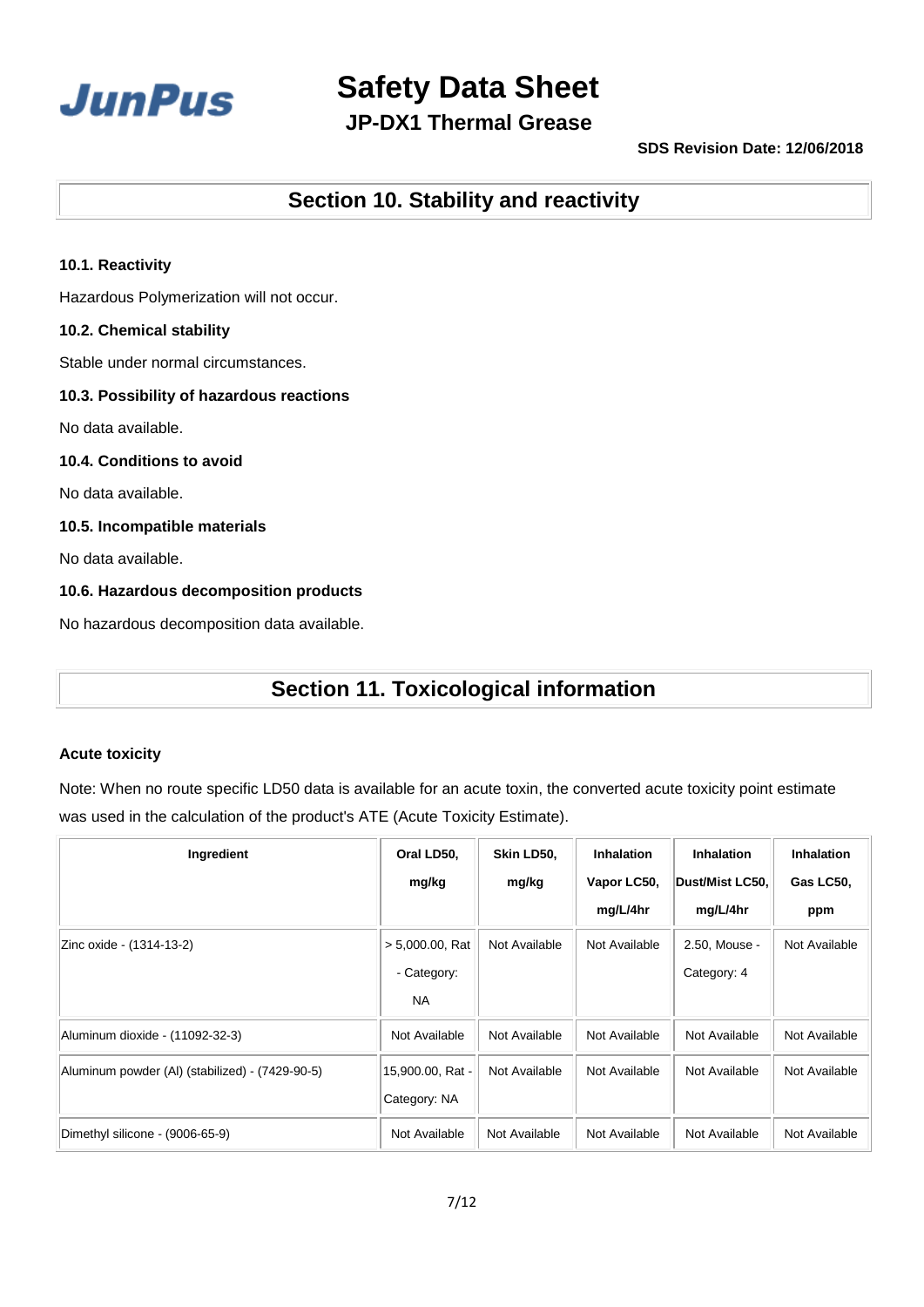

## **Safety Data Sheet JP-DX1 Thermal Grease**

#### **SDS Revision Date: 12/06/2018**

| Boron nitride (BN) - (10043-11-5) | > 5,000.00, Rat ∣ | Not Available | Not Available | Not Available | Not Available |
|-----------------------------------|-------------------|---------------|---------------|---------------|---------------|
|                                   | - Category:       |               |               |               |               |
|                                   | NA.               |               |               |               |               |

### **Carcinogen Data**

| CAS No.      | Ingredient                        | <b>Source</b> | Value                                                                 |
|--------------|-----------------------------------|---------------|-----------------------------------------------------------------------|
| 0001314-13-2 | Zinc oxide                        | <b>OSHA</b>   | Regulated Carcinogen: No                                              |
|              |                                   | <b>NTP</b>    | Known: No; Suspected: No                                              |
|              |                                   | <b>IARC</b>   | Group 1: No; Group 2a: No; Group 2b: No; Group 3: No; Group<br>4: No; |
| 0007429-90-5 | Aluminum powder (Al) (stabilized) | <b>OSHA</b>   | Regulated Carcinogen: No                                              |
|              |                                   | <b>NTP</b>    | Known: No; Suspected: No                                              |
|              |                                   | <b>IARC</b>   | Group 1: No; Group 2a: No; Group 2b: No; Group 3: No; Group<br>4: No; |
| 0009006-65-9 | Dimethyl silicone                 | <b>OSHA</b>   | Regulated Carcinogen: No                                              |
|              |                                   | <b>NTP</b>    | Known: No; Suspected: No                                              |
|              |                                   | <b>IARC</b>   | Group 1: No; Group 2a: No; Group 2b: No; Group 3: No; Group<br>4: No; |
| 0010043-11-5 | Boron nitride (BN)                | <b>OSHA</b>   | Regulated Carcinogen: No                                              |
|              |                                   | <b>NTP</b>    | Known: No; Suspected: No                                              |
|              |                                   | <b>IARC</b>   | Group 1: No; Group 2a: No; Group 2b: No; Group 3: No; Group<br>4: No; |
| 0011092-32-3 | Aluminum dioxide                  | <b>OSHA</b>   | Regulated Carcinogen: No                                              |
|              |                                   | <b>NTP</b>    | Known: No; Suspected: No                                              |
|              |                                   | <b>IARC</b>   | Group 1: No; Group 2a: No; Group 2b: No; Group 3: No; Group<br>4: No; |

| $ $ Classification      | Category | <b>Hazard Description</b> |
|-------------------------|----------|---------------------------|
| Acute toxicity (oral)   | $\cdots$ | Not Applicable            |
| Acute toxicity (dermal) | $---$    | Not Applicable            |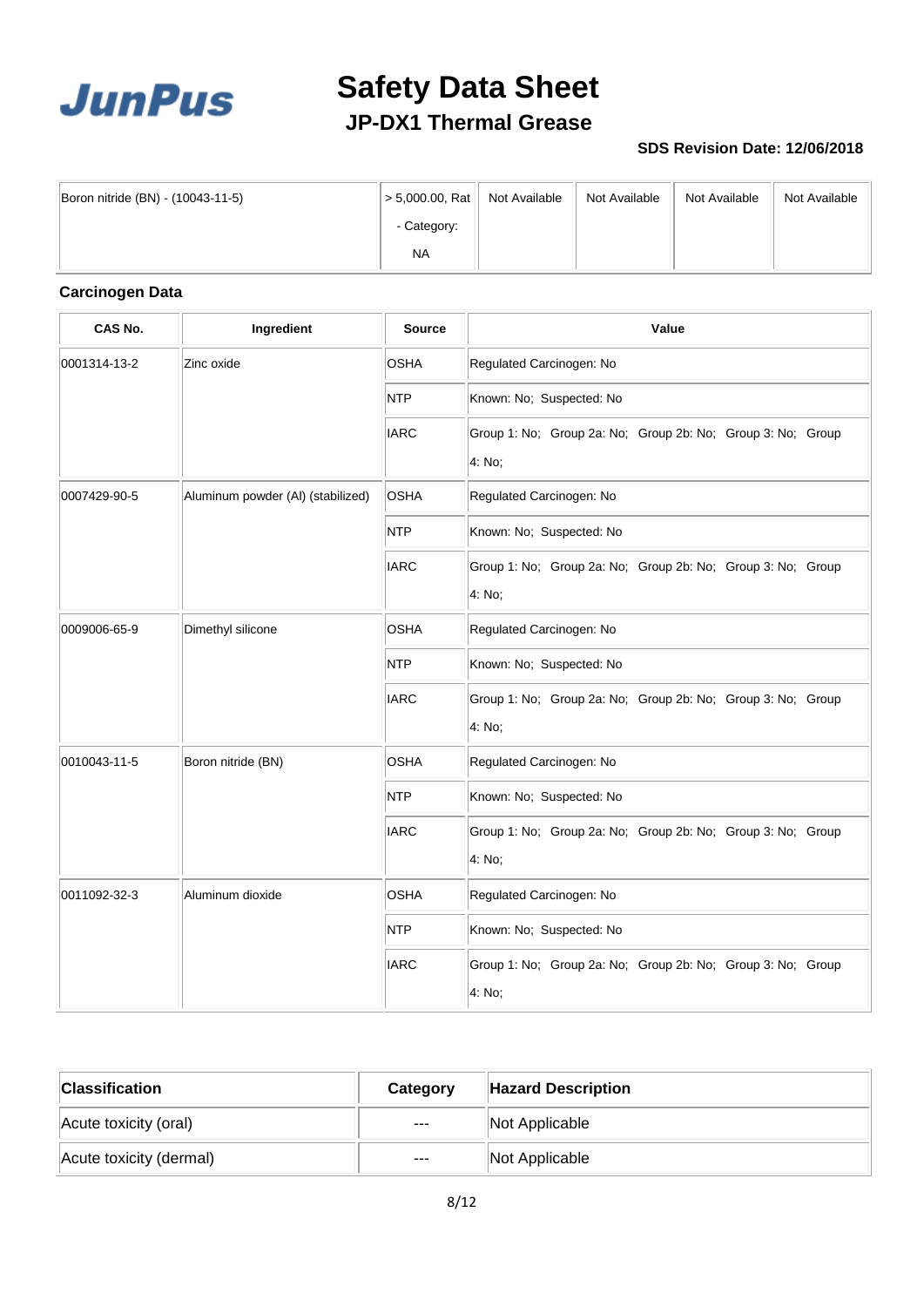

**JP-DX1 Thermal Grease**

#### **SDS Revision Date: 12/06/2018**

| Acute toxicity (inhalation)   | Not Applicable |
|-------------------------------|----------------|
| Skin corrosion/irritation     | Not Applicable |
| Serious eye damage/irritation | Not Applicable |
| Respiratory sensitization     | Not Applicable |
| Skin sensitization            | Not Applicable |
| Germ cell mutagenicity        | Not Applicable |
| Carcinogenicity               | Not Applicable |
| Reproductive toxicity         | Not Applicable |
| STOT-single exposure          | Not Applicable |
| STOT-repeated exposure        | Not Applicable |
| Aspiration hazard             | Not Applicable |

## **Section 12. Ecological information**

#### **12.1. Toxicity**

Very toxic to aquatic life.

Very toxic to aquatic life with long lasting effects.

No additional information provided for this product. See Section 3 for chemical specific data.

#### **Aquatic Ecotoxicity**

| Ingredient                                         | 96 hr LC50 fish,             | 48 hr EC50 crustacea,    | ErC50 algae,                                      |
|----------------------------------------------------|------------------------------|--------------------------|---------------------------------------------------|
|                                                    | mg/l                         | mg/l                     | mg/l                                              |
| Zinc oxide - (1314-13-2)                           | 3.969, Danio rerio           | 1.10, Daphnia magna      | 0.042 (72 hr), Pseudokirchneriella<br>subcapitata |
| Aluminum dioxide - (11092-32-3)                    | Not Available                | Not Available            | Not Available                                     |
| Aluminum powder (AI) (stabilized) -<br>(7429-90-5) | 6.17, Oncorhynchus<br>mykiss | 0.72, Ceriodaphnia dubia | 0.35 (72 hr), Pseudokirchneriella<br>subcapitata  |
| Dimethyl silicone - (9006-65-9)                    | Not Available                | Not Available            | Not Available                                     |
| Boron nitride (BN) - (10043-11-5)                  | Not Available                | Not Available            | Not Available                                     |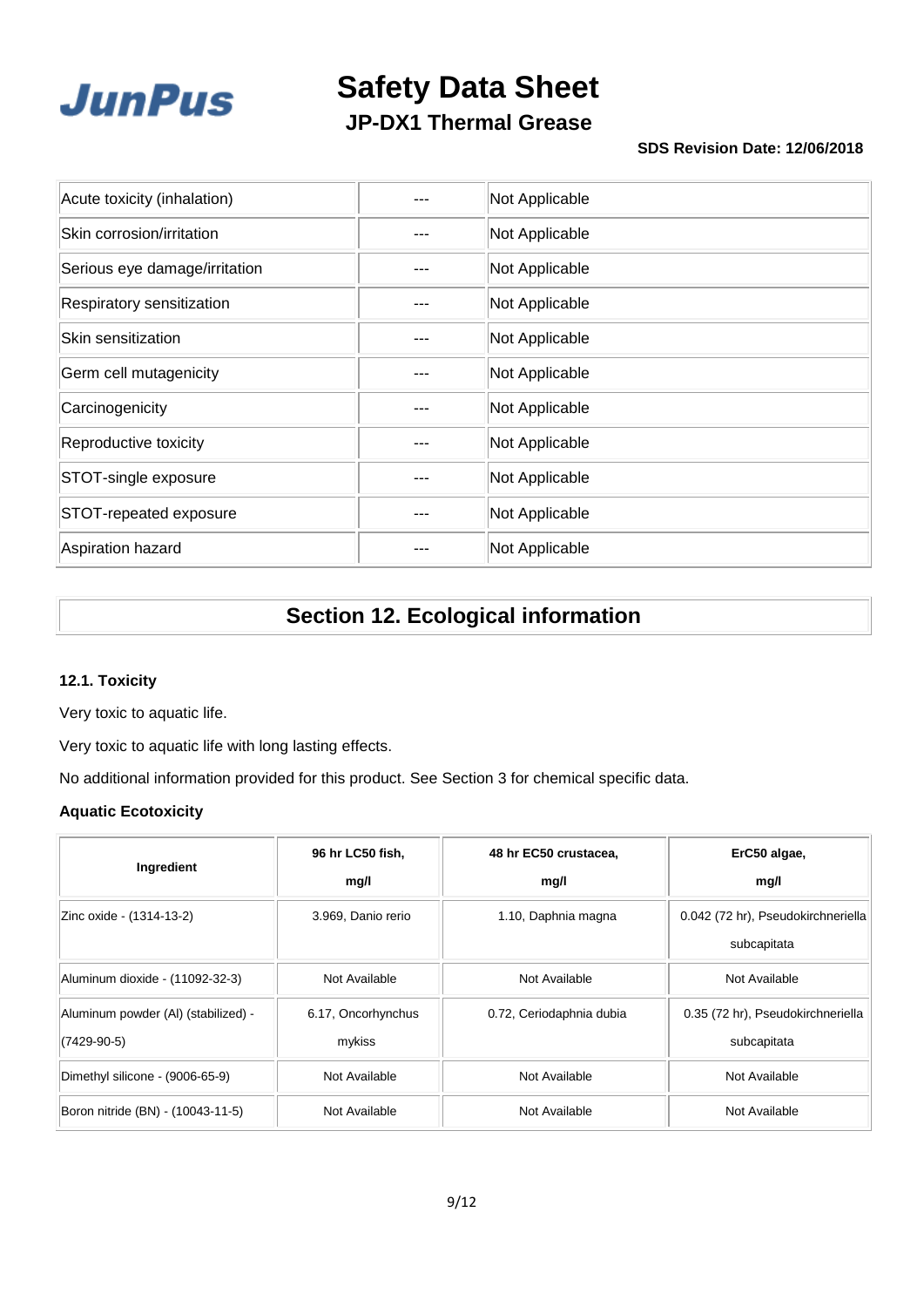

**JP-DX1 Thermal Grease**

**SDS Revision Date: 12/06/2018**

#### **12.2. Persistence and degradability**

There is no data available on the preparation itself.

#### **12.3. Bioaccumulative potential**

Not Measured

#### **12.4. Mobility in soil**

No data available.

#### **12.5. Results of PBT and vPvB assessment**

This product contains no PBT/vPvB chemicals.

#### **12.6. Other adverse effects**

No data available.

## **Section 13. Disposal considerations**

#### **13.1. Waste treatment methods**

Observe all federal, state and local regulations when disposing of this substance.

## **Section 14. Transport information**

|                                    |                                     | <b>DOT (Domestic Surface</b>     | IMO / IMDG (Ocean                | <b>ICAO/IATA</b>          |  |
|------------------------------------|-------------------------------------|----------------------------------|----------------------------------|---------------------------|--|
|                                    |                                     | <b>Transportation)</b>           | <b>Transportation)</b>           |                           |  |
| 14.1. UN number                    |                                     | Not Regulated                    | Not Regulated                    | Not Regulated             |  |
| 14.2. UN proper shipping           |                                     | Not Regulated                    | Not Regulated                    | Not Regulated             |  |
| name                               |                                     |                                  |                                  |                           |  |
| 14.3. Transport hazard             |                                     | <b>DOT Hazard Class: Not</b>     | <b>IMDG:</b> Not Applicable      | Air Class: Not Applicable |  |
| class(es)                          |                                     | Applicable                       | <b>Sub Class: Not Applicable</b> |                           |  |
|                                    |                                     | <b>Sub Class: Not Applicable</b> |                                  |                           |  |
| 14.4. Packing group                |                                     | Not Applicable                   | Not Applicable                   | Not Applicable            |  |
| 14.5. Environmental hazards        |                                     |                                  |                                  |                           |  |
| <b>IMDG</b>                        | Marine Pollutant: Yes; (Zinc oxide) |                                  |                                  |                           |  |
| 14.6. Special precautions for user |                                     |                                  |                                  |                           |  |
|                                    |                                     | No further information           |                                  |                           |  |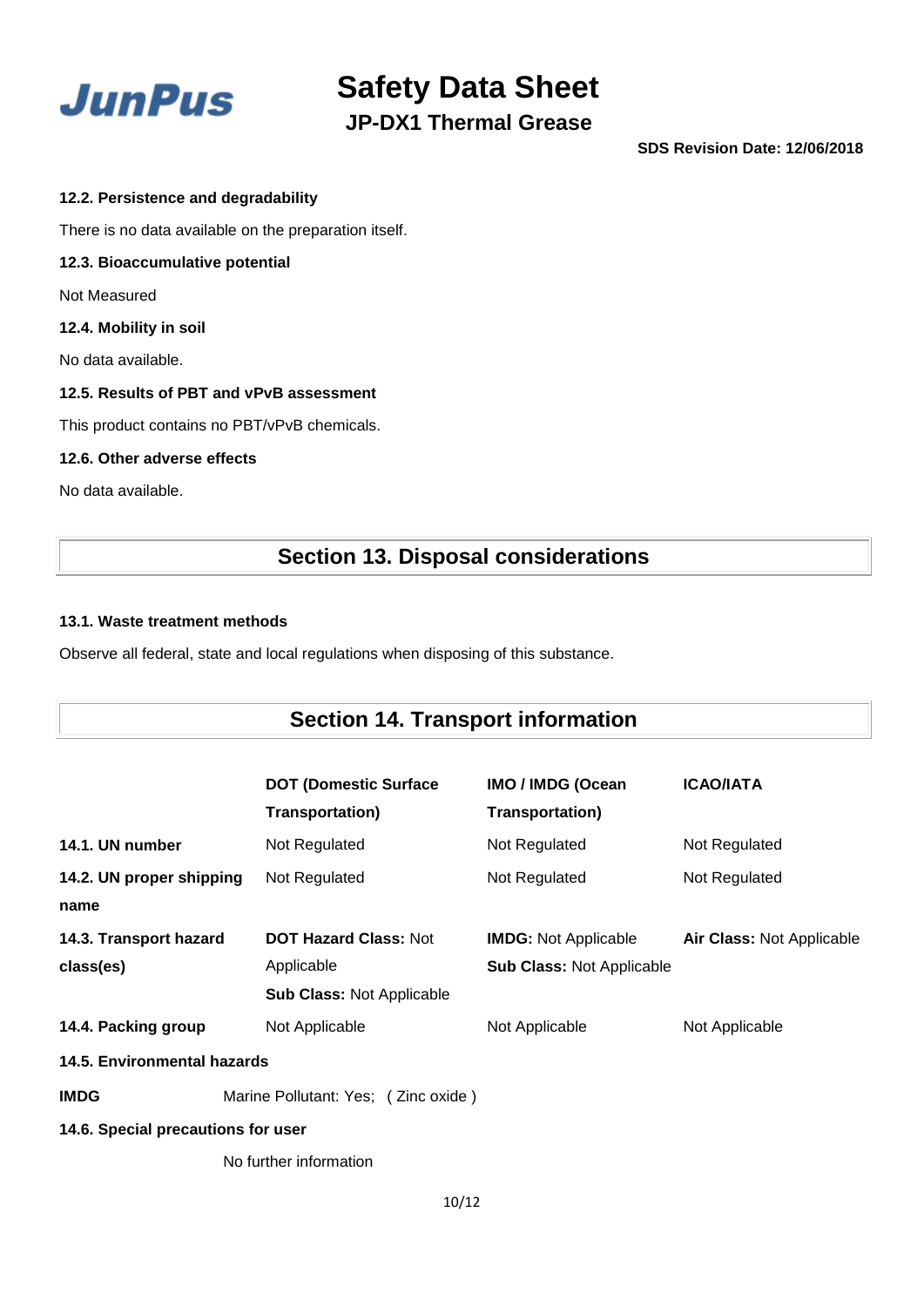

**JP-DX1 Thermal Grease**

#### **SDS Revision Date: 12/06/2018**

## **Section 15. Regulatory information**

| <b>Regulatory Overview</b>            | The regulatory data in Section 15 is not intended to be all-inclusive, only selected |  |  |  |
|---------------------------------------|--------------------------------------------------------------------------------------|--|--|--|
|                                       | regulations are represented.                                                         |  |  |  |
| <b>Toxic Substance</b>                | All components of this material are either listed or exempt from listing on the TSCA |  |  |  |
| <b>Control Act (TSCA)</b>             | Inventory.                                                                           |  |  |  |
| <b>US EPA Tier II Hazards</b>         | Fire: No                                                                             |  |  |  |
| <b>Sudden Release of Pressure: No</b> |                                                                                      |  |  |  |
|                                       | <b>Reactive: Yes</b>                                                                 |  |  |  |
|                                       |                                                                                      |  |  |  |

**Immediate (Acute):** No

**Delayed (Chronic):** No

#### **EPCRA 302 Extremely Hazardous:**

To the best of our knowledge, there are no chemicals at levels which require reporting under this statute.

#### **EPCRA 313 Toxic Chemicals:**

Aluminum powder (Al) (stabilized)

Zinc oxide

#### **Proposition 65 - Carcinogens (>0.0%):**

To the best of our knowledge, there are no chemicals at levels which require reporting under this statute.

#### **Proposition 65 - Developmental Toxins (>0.0%):**

To the best of our knowledge, there are no chemicals at levels which require reporting under this statute.

#### **Proposition 65 - Female Repro Toxins (>0.0%):**

To the best of our knowledge, there are no chemicals at levels which require reporting under this statute.

#### **Proposition 65 - Male Repro Toxins (>0.0%):**

To the best of our knowledge, there are no chemicals at levels which require reporting under this statute.

#### **Proposition 65 Label Warning:**

This product contains no chemicals known to the State of California to cause cancer and birth defects or other reproductive harm.

### **Section 16. Other information**